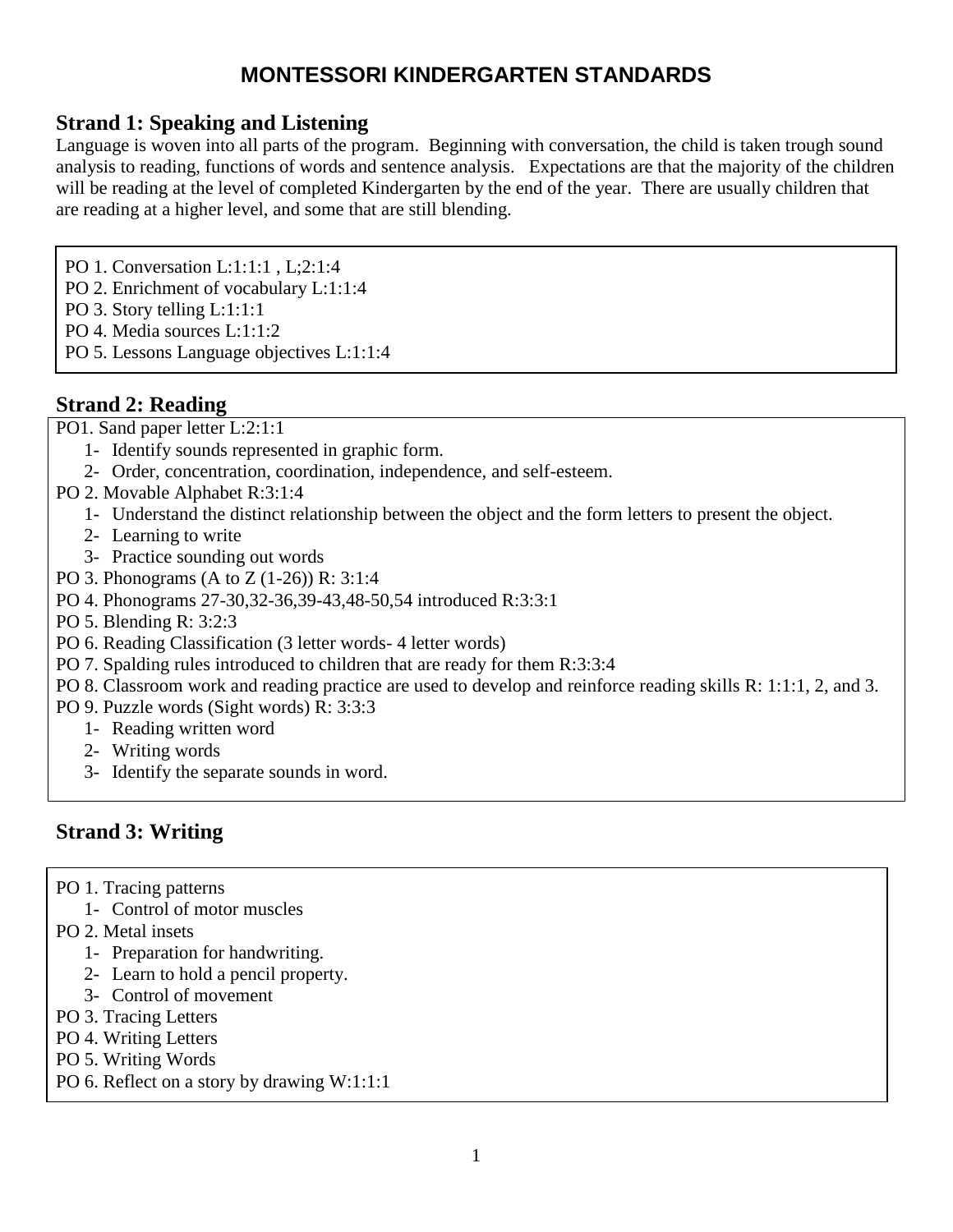#### **Math** 1<sup>st</sup> grade curriculum

| <b>Count and Model Numbers</b>                                         |  |
|------------------------------------------------------------------------|--|
| Count by ones to 120                                                   |  |
| Count by tens to 120                                                   |  |
| Understand 10's and 1's                                                |  |
| Make tens and ones                                                     |  |
| Tens and ones to 100                                                   |  |
| Show, model, read, and write numbers in different ways from 100 to 120 |  |
| <b>Compare Numbers</b>                                                 |  |
| <b>Greater Than</b>                                                    |  |
| Less Than                                                              |  |
| Use Symbols to compare                                                 |  |
| 10 Less, 10 More                                                       |  |
| <b>Addition Concepts</b>                                               |  |
| Use pictures to add                                                    |  |
| Model adding and putting together                                      |  |
| Model addition                                                         |  |
| Add zero                                                               |  |
| Add in any order                                                       |  |
| Put together numbers to 10                                             |  |
| Addition to 10                                                         |  |
| <b>Addition Strategies</b>                                             |  |
| Add in any order                                                       |  |
| Add doubles                                                            |  |
| Doubles plus 1 and doubles minus 1                                     |  |
| Add 10 and More                                                        |  |
| Make a 10 to add                                                       |  |
| Add 3 numbers                                                          |  |
| <b>Subtraction Concepts</b>                                            |  |
| Model taking from and taking apart                                     |  |
| Model subtraction                                                      |  |
| Subtract all or zero                                                   |  |
| Subtract 10 or less                                                    |  |
| <b>Subtraction Strategies</b>                                          |  |
| Count back                                                             |  |
| Use 10 to subtract                                                     |  |
| Break apart to subtract                                                |  |
| Addition and subtraction relationships                                 |  |
| Record related facts                                                   |  |
| Identify related facts                                                 |  |
| Ways to make numbers to 20                                             |  |
| Equal and not equal                                                    |  |
| Basic facts to 20                                                      |  |
| Two Digit Addition and subtraction                                     |  |
| Add and subtract within 20                                             |  |
| Use a hundred chart to add                                             |  |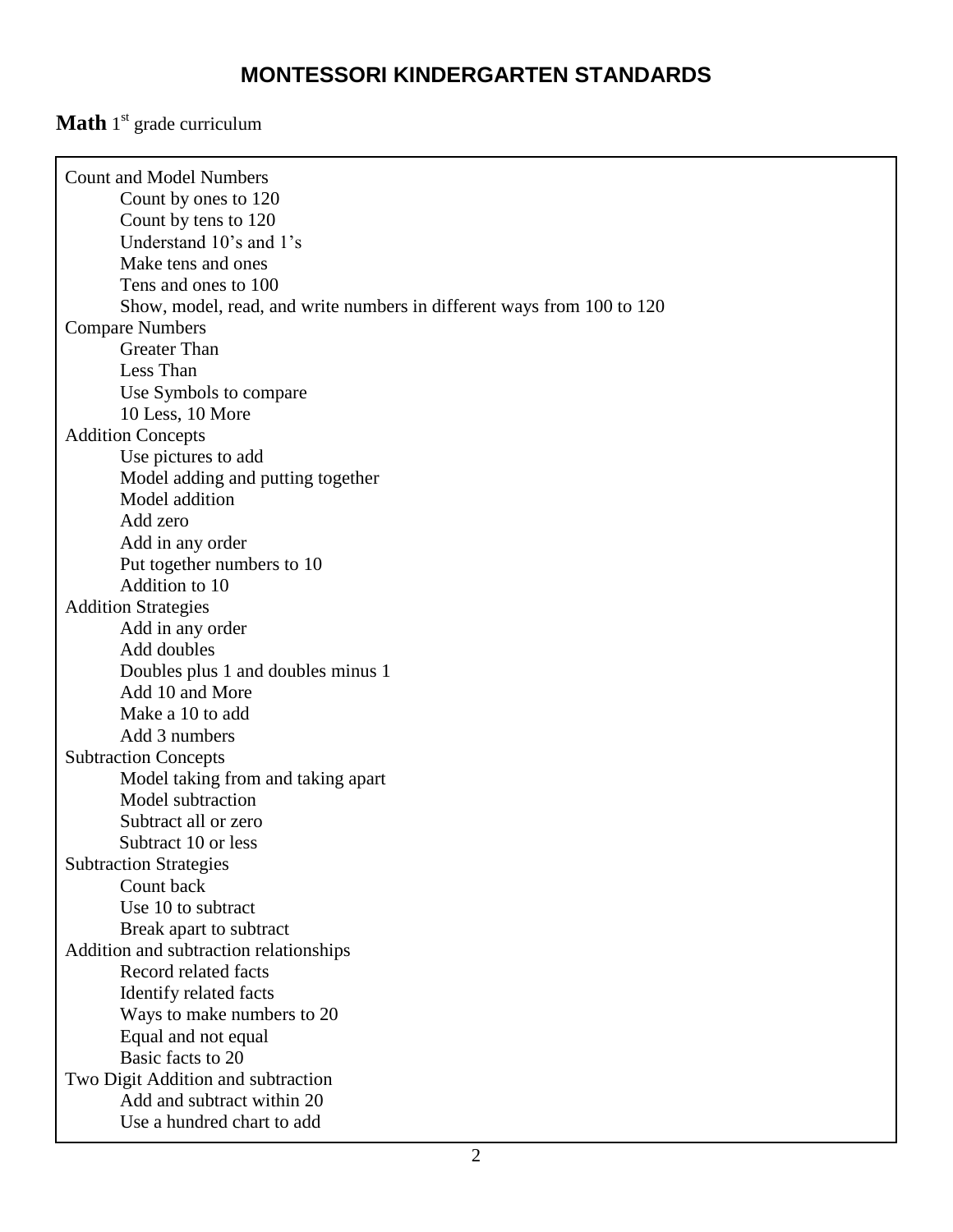| Make ten to add                        |
|----------------------------------------|
| Use place value to add                 |
| Addition and subtraction word problems |
| Measurement                            |
| Order length                           |
| Indirect measurement                   |
| Nonstandard units to measure length    |
| Measure and compare                    |
| Time to the hour                       |
| Time to the half hour                  |
| <b>Represent Data</b>                  |
| Read picture graphs                    |
| Make picture graphs                    |
| Read bar graphs                        |
| Read tally charts                      |
| Make tally charts                      |
| Three-Dimensional Geometry             |
| Vocabulary                             |
| Take apart 3 dimensional shapes        |
| Two-Dimensional Geometry               |
| Vocabulary                             |
| Characteristics                        |
| Sort                                   |
| Find shapes in shapes                  |

## **Strand 4: Culture**

PO 1. Geography -Puzzle Maps -Weather -Continents -Land and water Form -Parts of Earth -Globe -States and Capitals PO 2. Biology -Life Cycle of a Plant -External Body Parts -Parts of Plants -Parts of tree -Hygiene and Care of the Body -Parts of flower -Botany cabinet -Senses PO 3. Life & Physical Science -Seasons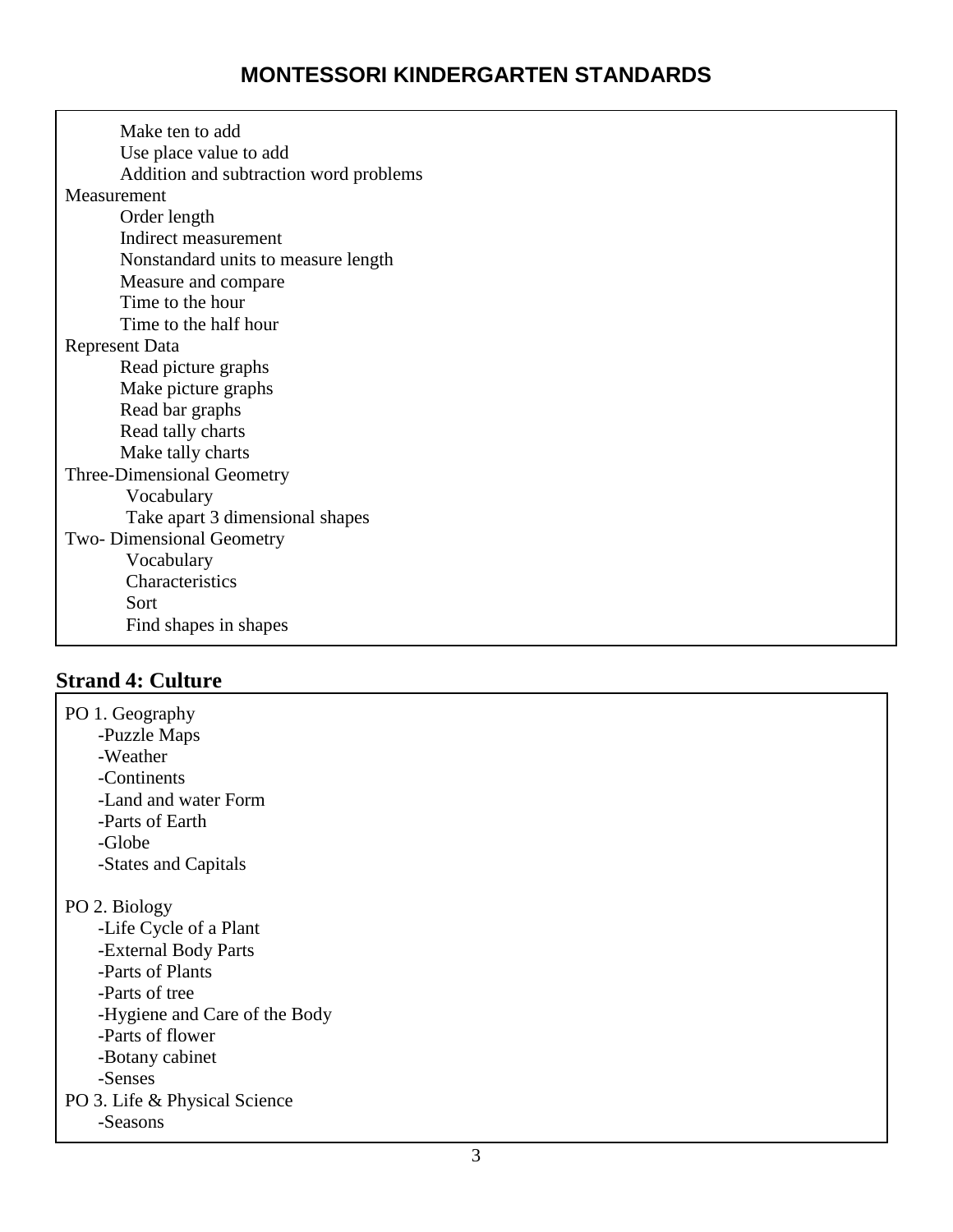| -Solar system                                        |
|------------------------------------------------------|
| -Day and Night                                       |
| -Living and non-living                               |
| -Experimenting with water, Air, Sounds               |
| -Life Cycle of Animals                               |
| -Parts of an Animal                                  |
| -Classification of Animals                           |
| -Gravity                                             |
| -Rainbow                                             |
| -Magnets                                             |
| PO 4. Art                                            |
| - Cutting                                            |
| - Gluing                                             |
| - Clay                                               |
| - Painting                                           |
| - Drawing                                            |
| PO 5. Social Studies                                 |
| Presidents, Martin Luther King, Christopher Columbus |
| Earth Day<br>$\overline{\phantom{0}}$                |
| International Day- different cultures                |
| Voting                                               |
| Explorers<br>$\overline{\phantom{0}}$                |
| - Safety                                             |
| Career Day                                           |
| <b>Community Helpers</b>                             |
| Concepts of History                                  |
|                                                      |

## **Strand 5: Practical Life**

PO 1. Movement -Standing -Walking -Carrying a tray -Lifting a tray -Sitting -Carrying a chair -Rolling a rug or place mat -Sitting on a chair at a table -Walking on the line PO 2. Care of self/ Care of Environment -Pouring wet and dry -Crumbing a tray -Spooning -Dusting a table -Sorting -Polishing metal -Sponge squeezing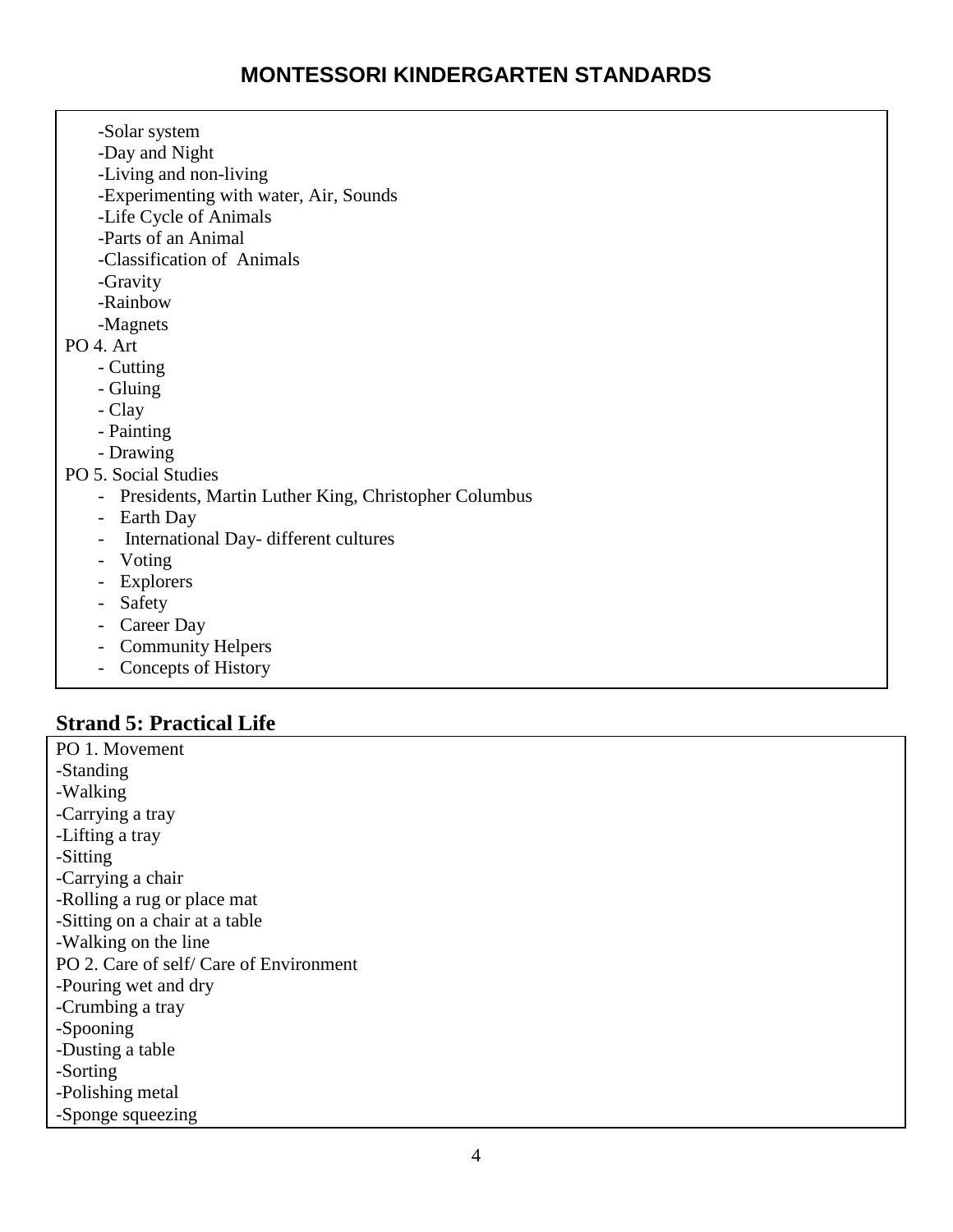-Arranging flowers -Washing hands -Caring for indoor plants -Dressing frames - Buttons - Zipper - Snap - Buckles - Tie -Gardening -Putting on a coat PO 3. Grace and Courtesy -Greeting -Handing or offering -Using manners -Answering the door -Inviting guests in

#### **Strand 6: Sensorial**

PO 1. Visual Discrimination of Size -Cylinder Blocks -Pink tower -Broad stair -Red Rods/ Long stairs -Knobless Cylinders -Binomial cube -Trinomial cube PO 2. Visual Discrimination of Color -Color Tablets PO 3. Discrimination of Shapes -Geometry cabinet and Cards -Triangular box -Rectangular box A and B -Large hexagonal -Small hexagonal -Botany cabinet and cards PO 4. Tactile Senses -Rough and smooth boards -Rough and Smooth tablet -Fabrics PO 5. Complex Senses -Baric tablets -Thermic Tablets PO 6. Steriognostic - Geometric solids -Mystery Bag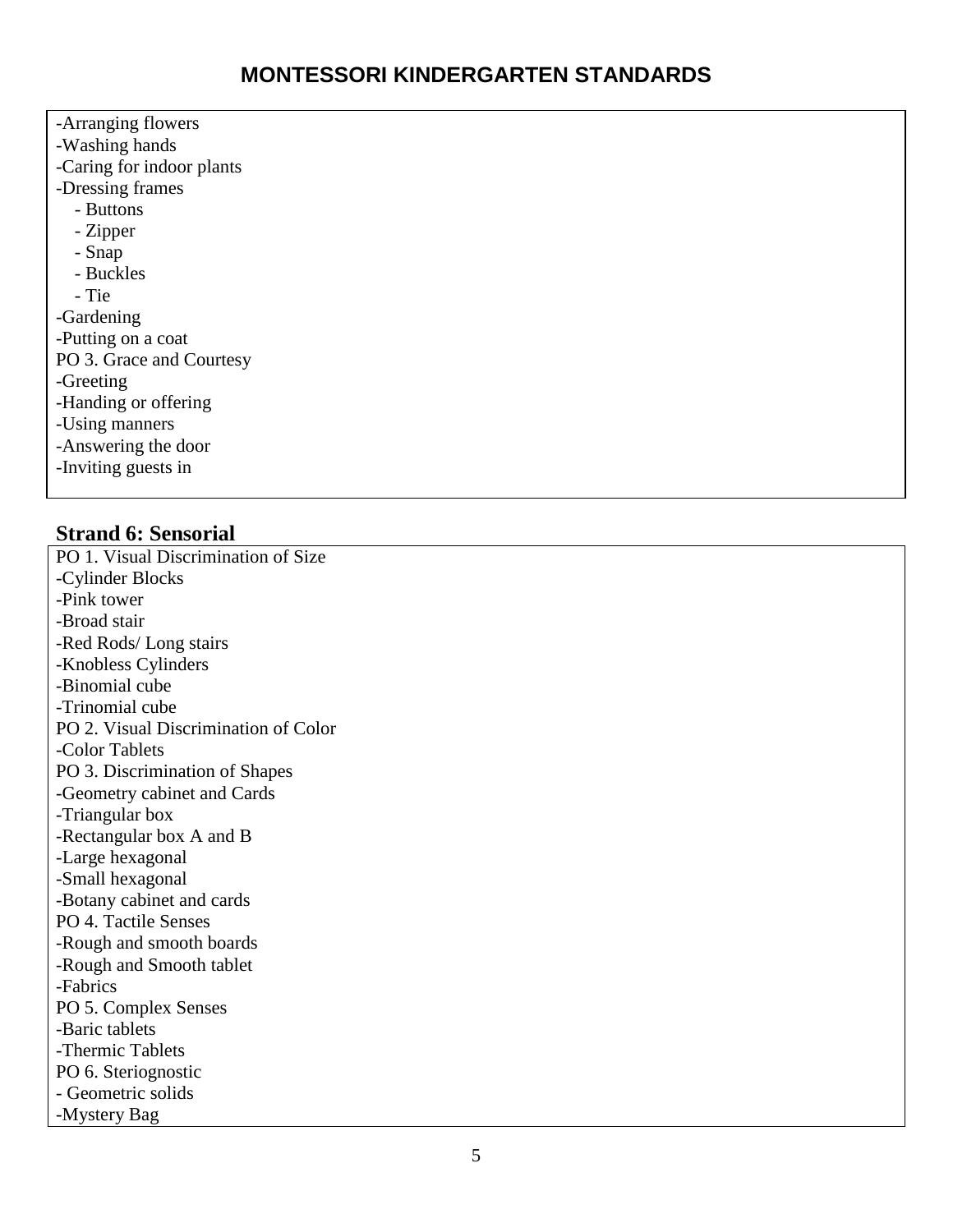| PO 7. Sense of Hearing |  |
|------------------------|--|
| - Sound Cylinders      |  |

## **Strand 7: Arabic**

PO 1. Speaking Listening

- Conversation
- Enrichment of vocabulary
- Story telling
- PO 2. Reading
	- Identify sounds
	- Letter recognition
	- Introduction to vowels
	- Reading words, sentences, stories (at level)
- PO 3. Writing
	- Tracing letters
	- Writing letters
	- Writing words
	- Writing sentences

#### **Strand 8: Quran**

PO 1. Memorization: Surat al Fatiha, Surat al Qariyah- Surat al Nas (more or less depending on the level of the child)

## **Strand 9: Islamic Studies**

PO 1. Hadith Memorization, Comprehension, and examples of proper Islamic behavior

- Arkanal Islam (Pillars of Islam)
- Wudu
- Prayer
- Allahu howa Khaliq
- Hajj
- Gift giving
- Learning and teaching Qur'an
- Love for Prophet Mohamed (PBUH)
- Honesty
- Friendship
- Obedience to parents
- Etiquette of eating
- PO 2. Dua'a
	- Dua'a for eating
	- Dua'a for sleeping
	- Dua'a for entering and exiting the bathroom
	- Dua'a for using any means of transportation
	- Closing Dua'a